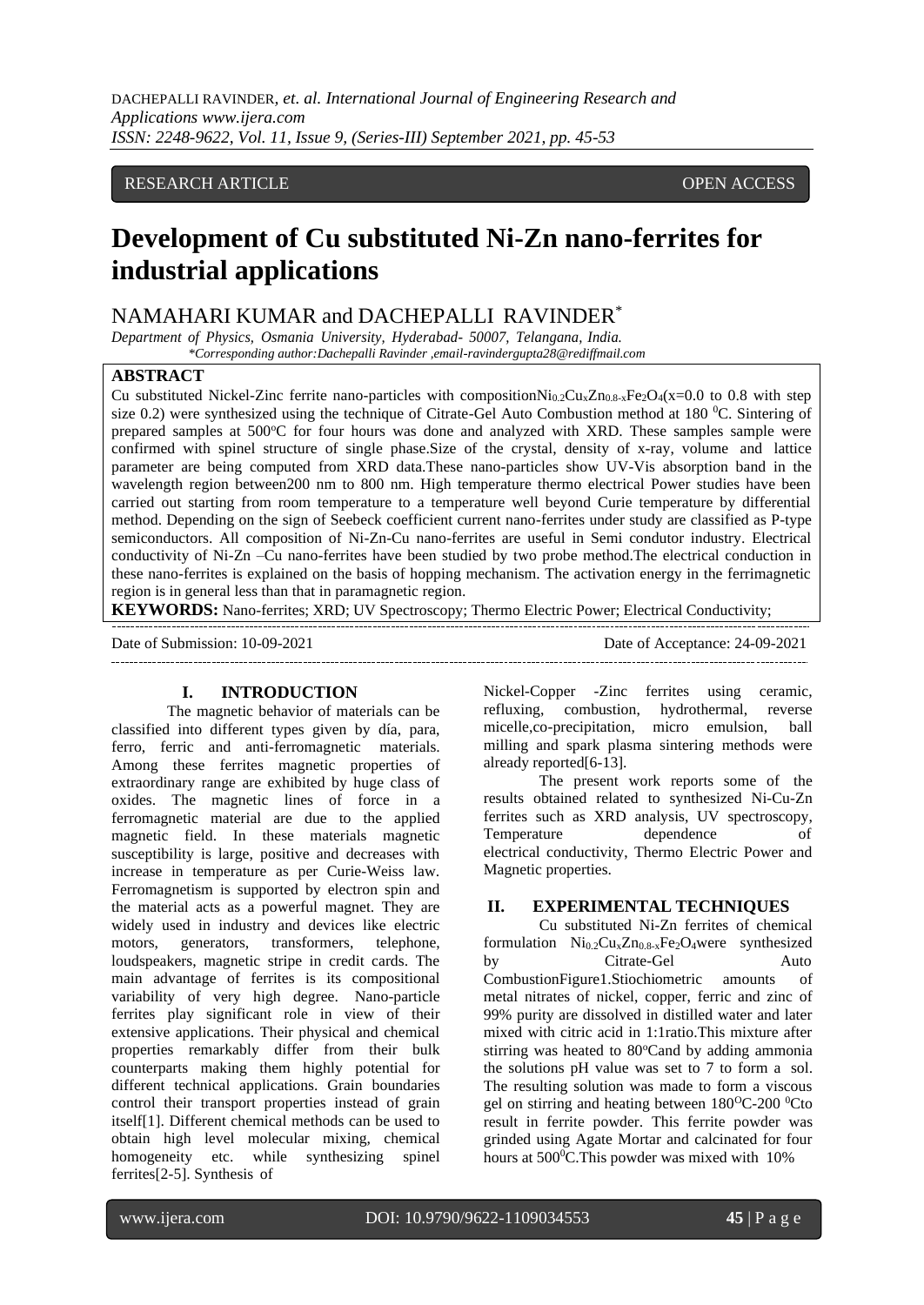polyvinyl alcohol (PVA) and pressed to form pellets by applying pressure of 10-ton cm<sup>-2</sup>. The pellets were finally sintered and coated with silver paste to provide electrical contact.

Bruker D8 X-Ray Diffractometer was used to analyzethe structure and phase nature of the sintered nano-particles. XRD pattern sindicated strongest reflection by peak 311for all samples. Debye-Scherrer's formula was used to calculate the crystalline size from FWHM of reflection peak 311 for all samples [14] while the experimental density was derived from Archimedes principle in xylene media. Reflection and absorption in uv region were given by UV-DRS spectroscopy. During absorption energy is absorbed by the molecules of electron in uv or visible form of light and this electron gets excited to higher orbit [15]. The band gap energy was calculated by using the formula

 $E = h c$  (or) $E = \frac{1240}{h}$  $\lambda$   $\lambda$ 

The seebeckcoefficient (S) is derived using the formula [16]

$$
S=\!\!\frac{\Delta E}{\Delta T}\ (\mu V/K)(1)
$$

where the thermo emf is denoted by ∆E and ∆T denote the difference of temperature between pellets surfaces.

Activation energies are derived from slopes of plot between temperature and electrical conductivity usingArrhenious relation

 $ρ=p0e-Eg/kT(2)$ 

where Eg is activation energy, k the Boltzmann constant.

Ms and Hc are related through Brown's equation [17]

$$
\text{Hc} = \frac{2K1}{\mu \text{o} \text{Ms}}(3)
$$

in which Hcis inversely proportional to Msand correlates with our experimental results.

### **III. RESUITS AND DISCUSSION** *3.1.XRD analysis*

XRD patterns of the prepared Cu substituted Ni-Zn ferrite sample was displayed in Figure2**.**Thesepatterns confirm single phase cubic spinel structure for  $(111),(220),(311),$ (222),(400),(422), (511) and (440) planes which matches with standard pattern JCPDS file number-48-0489.

Table1.displays lattice parameter, crystallite size, volume andx-ray density of all samples.It is clear from Table1 that the crystallite

size rangesbetween14.7 nm to 34.5nm. This decrease in the crystallite size is due to ionic radious of  $Cu^{+2}(0.73A^{\circ})$  being smaller than that of  $\text{Zn}^{+2}(0.74\text{A}^{\text{o}})$ . Lattice parameters decrease with increased Cu concentration obeying Vegard's law [18]. X-ray density was observed to increase with increased Cu concentration since x-ray density depends on the molecular weight and lattice parameter of the sample. Volume of the unit cell also decreased since it depends on lattice parameter. It is also observed that experimental density less than X-ray density of the sample. The experimental density and lattice parameters of the prepared sample with Cu substituted compositions were shown in Figure<sub>3</sub>

## 3.2.Optical Studies

Optical studies related to prepared nanoferrites was performed taking BaSO4 as reference with absorbance verses wavelength by using the technique of UV–DRS.During absorption,molecules of electron absorb energy in the form ofUV or visible light exciting the electron to higher orbit[19].Cu substituted Ni-Zn ferriteshas wave

length 499 nm and it is a visible region. A wavelength of 499nm was observed for particles under study in Figure 4.Increase in Cu concentration decreases wavelength and the absorption edge shifts from 499nm to 485 nm. In case of Cu substituted Ni-Zn ferrite for composition x=0.2 blue shiftis observed which may be due to increase in particle size leading to expansion of band gap [20].The Synthesized samples Band gap energy calculated from following question B.E=1240/λ[21].The calculated band gap energy of pure  $Ni_{0.2}Zn_{0.8}$  Fe<sub>2</sub>O<sub>4</sub> was 2.48ev. The band gap energy is increased with increasing of dopant concentration of Cu,i.e 2.48 to2.55ev,it could be due to partial size, method of synthesis and lattice parameters of the samples. The observed values of cut off wave length and band gap energy were tabulated in Table 2

High Temperature Thermo Electric Power

The values of Seebeck Coefficient have been given Table 3. It can be seen from the table that the values of Seebeck Coefficients are positive. Depending on the sign of Seebeck coefficient current nano-ferrites under study are classified as Ptype semiconductors. All composition of Ni-Zn-Cu nano-ferrites are useful in Semi conductor industry.

Thermoelectrical power for current samples has been obtained using differential method between  $200^{\circ}$ C -600  $^{\circ}$ C.In view of higher stability, the thermo emf for all samples is carried out in cooling cycle. Seebeck coefficients for these these nano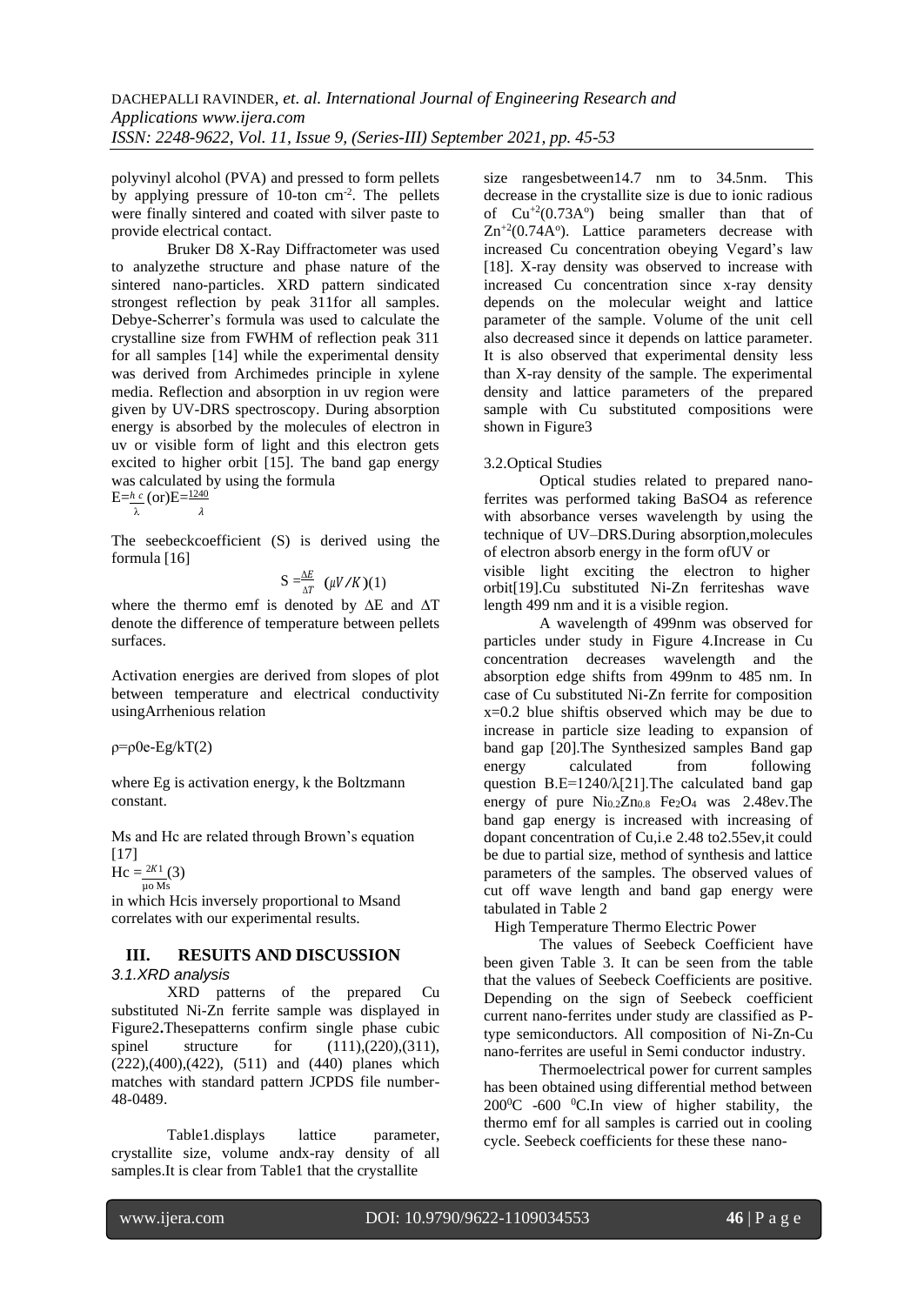ferrites are derived from observed thermo e.m.fvalues and are tabulated in Table3.

Table 3 indicate that seebeckcoefficients for all samples are positive indicating majority of charge carriers to be holes. The existence of Ni on B-sites favorconduction mechanism

Ni  $^{2+}$  + Fe<sup>3+</sup>  $\rightarrow$ Ni  $^{3+}$  + Fe<sup>2+</sup>

This is due to copper ions occupying B-sites and transferring  $Fe^{3+}$  ions to A-site thereby decreasing  $Fe<sup>3+</sup>$  ions in B-site with increasing Cu concentration.

Seebeck coefficient (S) for cubic spinal systemis given by

#### **S= Total number of Fe3+ ions on B-sites/ Total number of Fe2+ ions on B-sites**

Increase in Cu concentration decreases the number of  $Fe^{2+}$  ions on B-sites increasing the seebeck coefficient in Ni-Zn ferrites as per the definition of S above.The variation of Seebeck Coefficient(S) with temperature for all samples was shown in Figure5 which indicated positive value between lowto high temperature but for pure Ni-Zn ferrite it is negative to positive with increasing temperature. Swas positive value for all ferrite samples under study. These samples exhibit the characteristics of p type semiconductor in high temperature region excepting pure Ni-Zn ferrites. Pure samples at low temperatures behave like n-type semiconductor. With increase in temperature, it behaves like p-type semiconductor due to predominant conduction mechanism.Figure5. indicate measurements of thermo electric power carried out between  $200^0C-600^\circC$ using differential method. Thermoelectric power exhibits a clear transition at Curie temperature just like magnetic properties. Minimum value of seebeck coefficient at Tc indicate the influence of magnetic ordering on thermoelectric power of current samples under investigation [22]

#### High Temperature Electrical conductivity

The electrical conductivity of the prepared nanoferrite samples from under room temperature to 530<sup>o</sup>C was reported. It reduces with enhanced temperature for every sample indicating semiconducting nature.Figure6 shows the plot of Log  $(\sigma T)$  vs 1000/T indicating a curve from which samples thermal activation energy can be derived from slope. As per the plot electrical conductivity of Cu substituted Ni-Zn nano ferrites show discontinuity having two different regions with variation in activation energies resulting in paramagnetic and ferrimagnetic regions. As per

magnetic semiconductor theory, ferrimagnetic and paramagnetic represent ordered

and disordered regions[23]. Hence extra energy is required for conduction in paramagnetic region than ferrimagnetic region. Hence, the activation energy in the paramagnetic region (EP) is found greater than the ferrimagnetic region (EF). Similar results were reported by others in Zn-Ni ferrites [24]. The activation energy values in the paramagnetic region and ferromagnetic region with Curie temperature values are tabulated in Table4

## **IV. CONCLUSIONS:**

XRD pattern for investigative samples confirmed single phase cubic spinal structure.

Doping copper in Ni-Zn ferrite system decrease lattice parameter and increase x-ray density.

Crystallite size of the sample ranges between14.7nm -34.5 nm.

Optical studies by UV–DRS decrease in wavelength with increase in Cu concentration. The absorption edge shifts from 499nm to 485 nm.

Thermo electric power measurements are taken up in the range of  $200^{\circ}$ C-600 $^{\circ}$ C using differential method.

Seeback coefficient attained positive value for all ferrite samples under study. This indicated p-type semiconducting nature in high temperature region for prepared samples with exception of pure Ni-Zn ferrites.

Depending on the sign of Seebeck coefficient current nano-ferrites under study are classified as Ptype semiconductors. All composition of Ni-Zn-Cu nano-ferrites are useful in Semi condutor industry.

Electrical conductivity of the prepared sample between room temperature to  $530^{\circ}$ C clearly indicated decrease in electrical conductivity with increase in temperature for all samples indicating semiconducting nature of the prepared ferrite samples resulting to para and ferrimagnetic regions.

## **Acknowledgements**

The authors are very grateful to Prof. D. Karuna Sagar, Head, and Prof.M. Srinivas, Chairman , BOS Department of Physics, Osmania University, Hyderabad. The authors are also very grateful to Dr. Shekar Matta, Principal,Dr.B.R.AmbedkarCollege, Baghlingampally, Hyderabad and J.S.Harinakshi, VicePrincipal,Dr.B.R.AmbedkarCollege,,Baghlinga mpally,Hyderabad for their encouragement in the present Research work.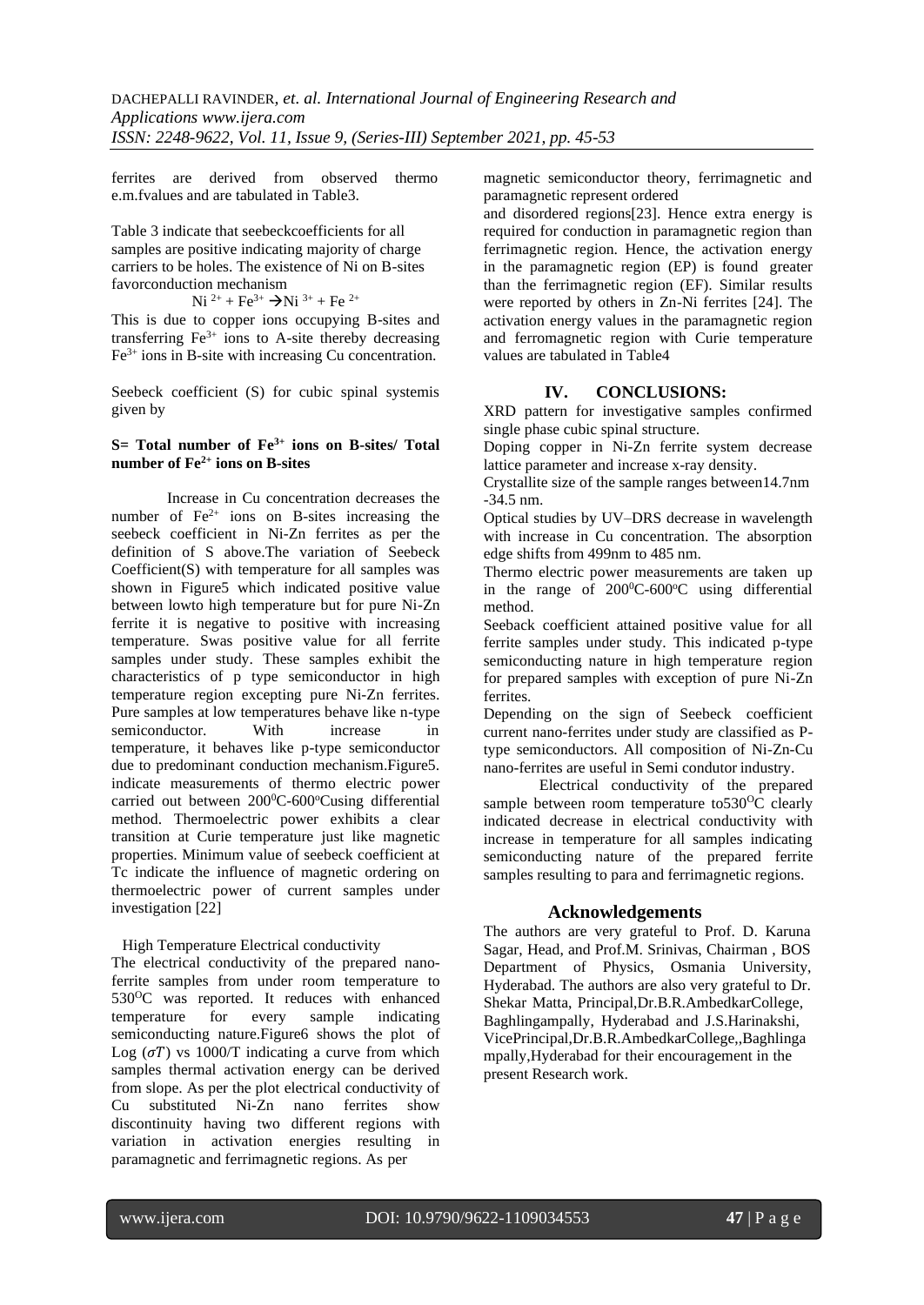

## **Figure 1.**Flow Chart for Citrate gel auto combustion method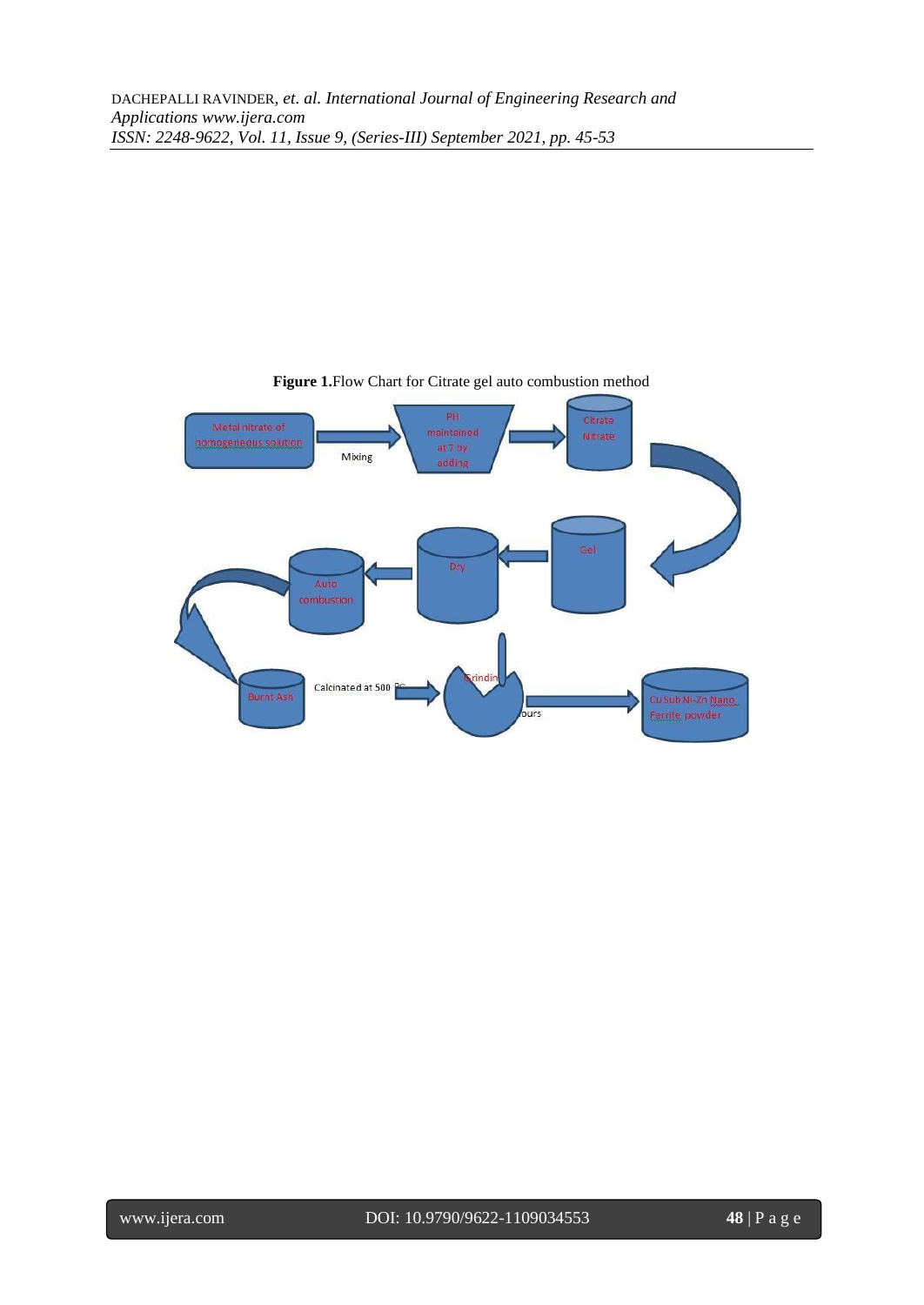

**Figure 2.**XRD Pattern of Cu Substituted Ni-Zn nano-ferrites

**Figure 3.**Variation of (a)Lattice parameter and (b)Experimental density with composition of Ni0.2CuxZn0.8xFe2O4 nano ferrites.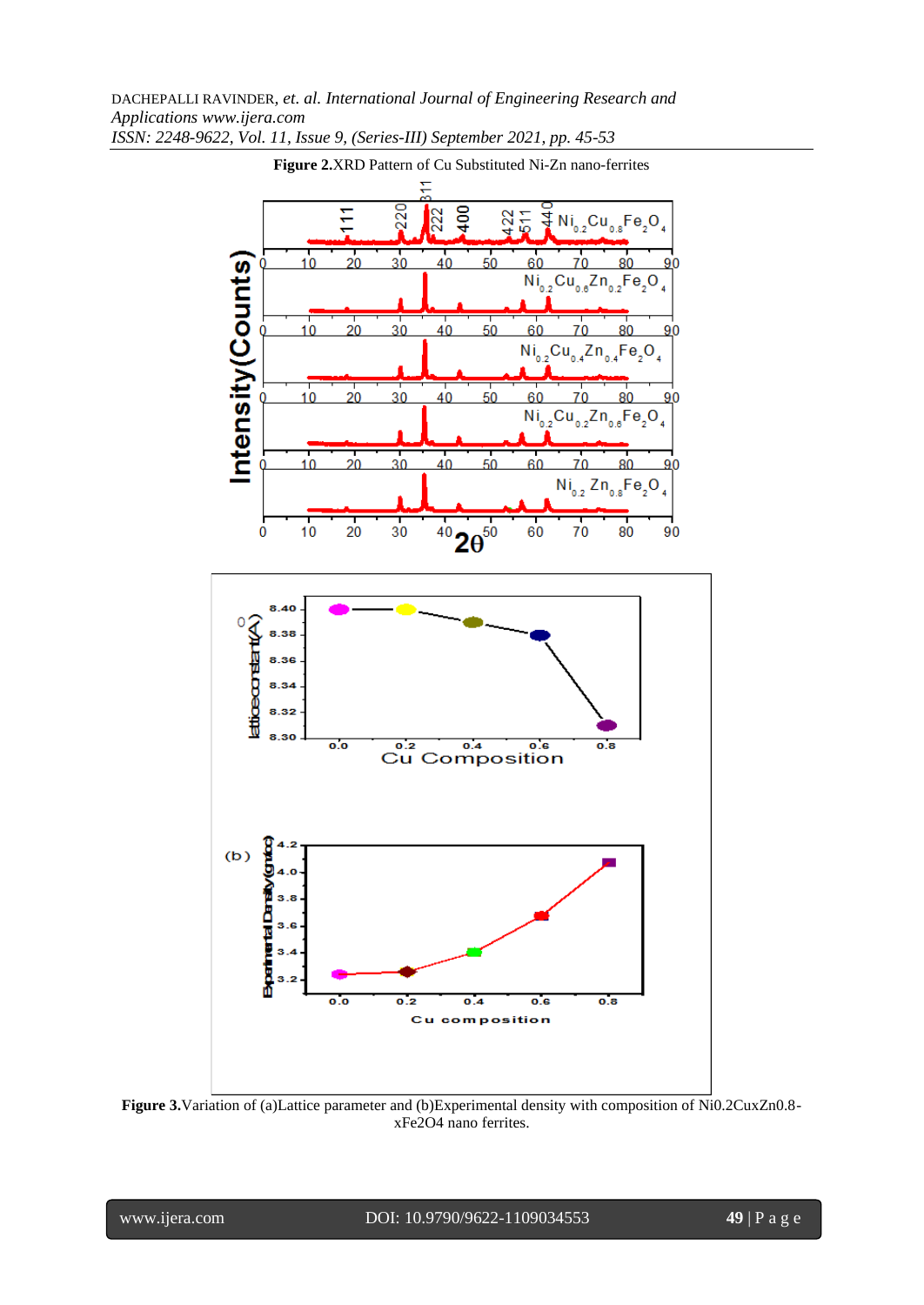

**Figure** 4(a-b). UV–visible spectra of nano-crystalline Ni<sub>0.2</sub>Cu<sub>x</sub>Zn<sub>0.8-x</sub>Fe<sub>2</sub>O<sub>4</sub>

**Figure 5.** Dependence of Seebeck Coefficient on Temperature forCu substituted Ni-Zn nanoferrites

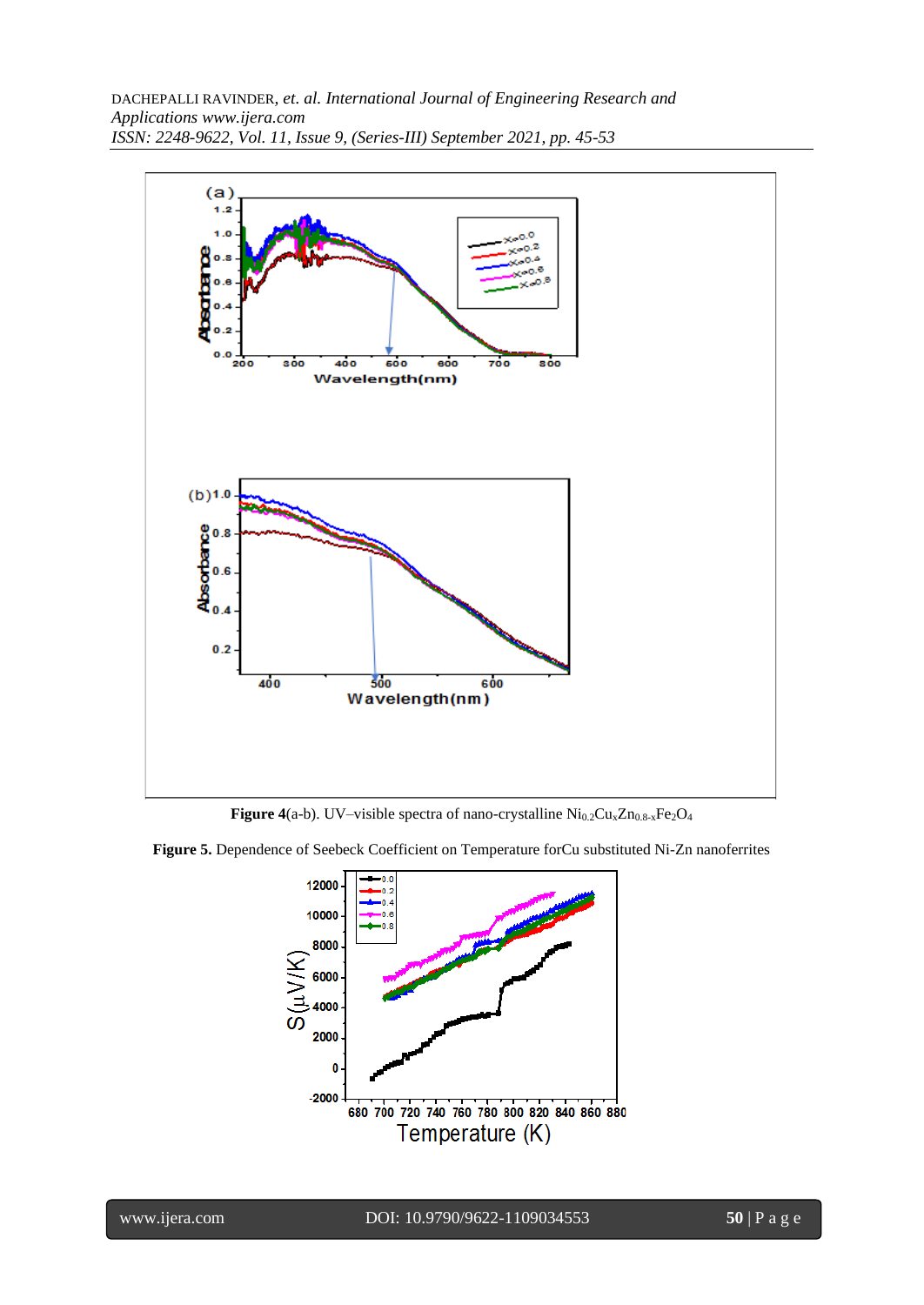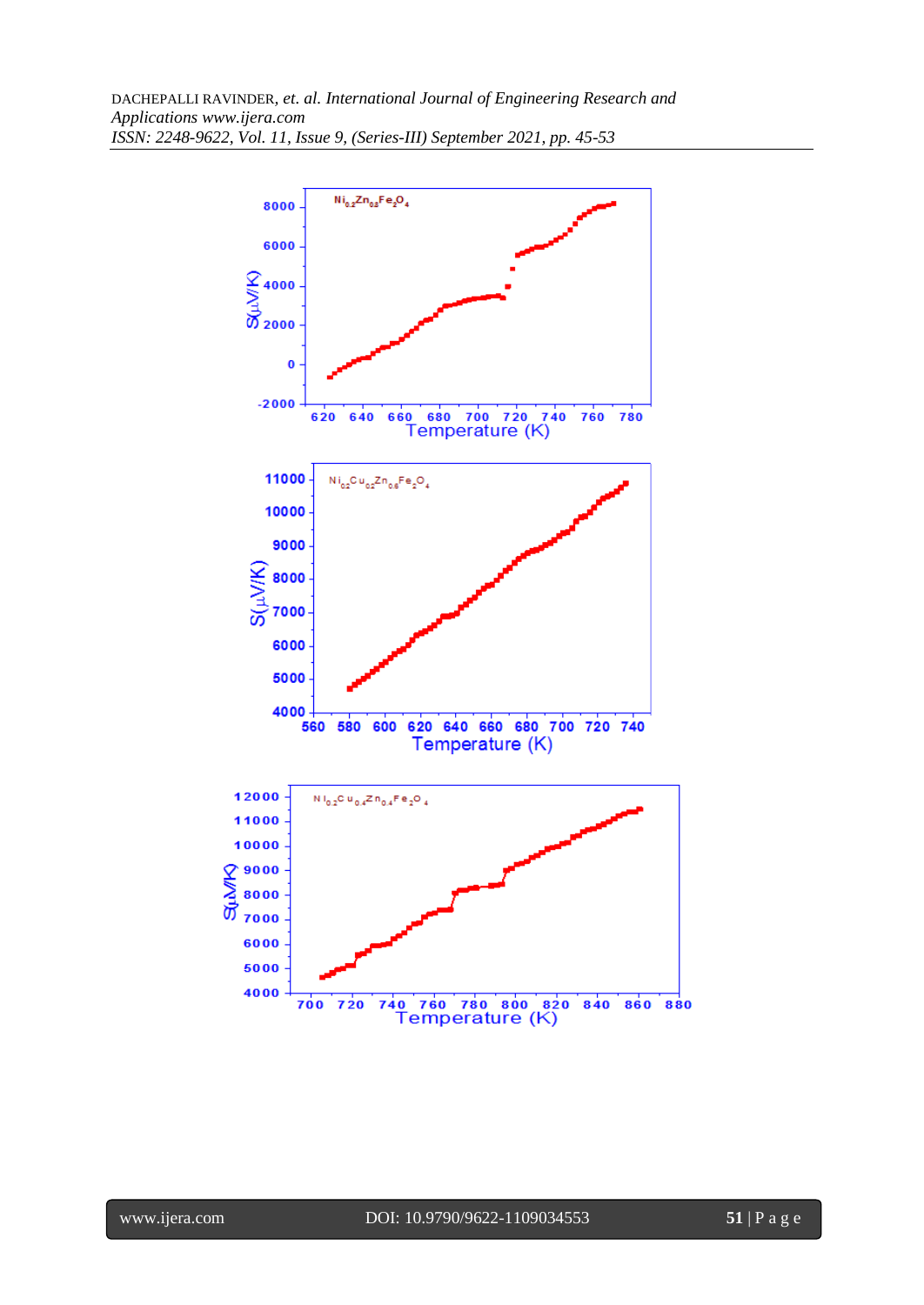

Figure 6 Temperature variation of Electrical conductivity of Ni<sub>0.2</sub>Cu<sub>x</sub>Zn<sub>0.8-x</sub>Fe<sub>2</sub>O<sub>4</sub> nano ferrites.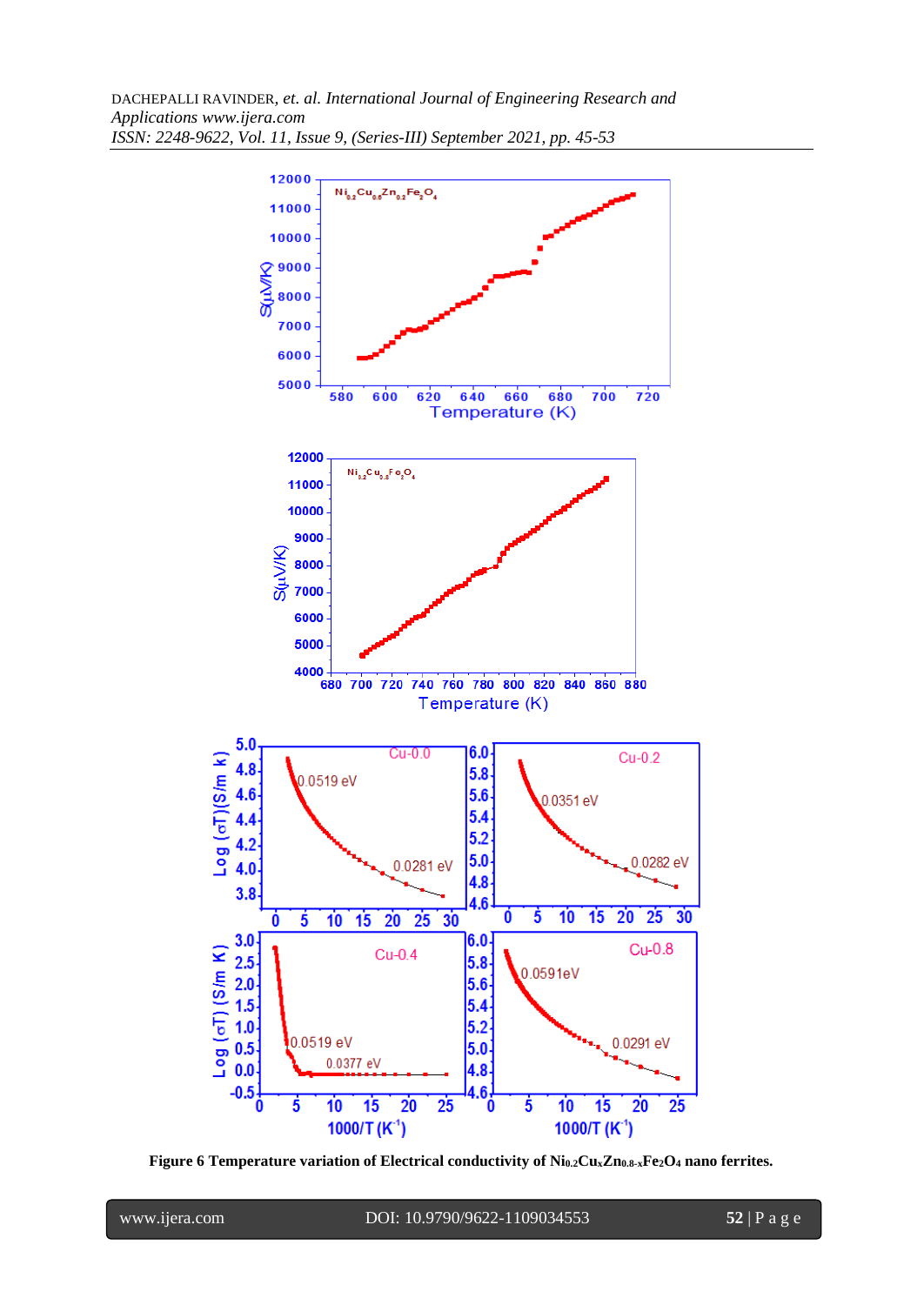DACHEPALLI RAVINDER*, et. al. International Journal of Engineering Research and Applications [www.ijera.com](http://www.ijera.com/) ISSN: 2248-9622, Vol. 11, Issue 9, (Series-III) September 2021, pp. 45-53*

| S.no         | <b>Composition</b>                                           | Mol.Wt(g<br>m/mol) | <b>Crystallit</b><br>е<br>size(nm) | Lattice<br>constant<br>(Aº) | X-ray<br>density( $d_x$ )<br>(gm/cc) | <b>Volume</b><br>$(A^o)^3$ | Ex.<br>density(d.)<br>(gm/cc) |
|--------------|--------------------------------------------------------------|--------------------|------------------------------------|-----------------------------|--------------------------------------|----------------------------|-------------------------------|
|              | $Ni0.2Zn0.8Fe2O4$                                            | 239.73             | 22.7                               | 8.40                        | 5.35                                 | 594.2                      | 3.2                           |
| $\mathbf{2}$ | $Ni_{0.2}Cu_{0.2}Zn_{0.6}Fe_{2}$<br>O <sub>4</sub>           | 239.36             | 25.2                               | 8.40                        | 5.36                                 | 594.07                     | 3.3                           |
| 3            | $Ni_{0.2}Cu_{0.4}Zn_{0.4}$<br>Fe <sub>2</sub> O <sub>4</sub> | 239                | 24.1                               | 8.39                        | 5.38                                 | 589.8                      | 3.4                           |
| 4            | $Ni_{0.2}Cu_{0.6}Zn_{0.2}$<br>Fe <sub>2</sub> O <sub>4</sub> | 238.63             | 34.5                               | 8.38                        | 5.39                                 | 588.2                      | 3.6                           |
| 5            | $Ni0.2Cu0.8Fe2O4$                                            | 238.26             | 14.7                               | 8.31                        | 5.50                                 | 574.5                      | 4.1                           |

**Table 2.**Ni0.2Cu<sup>x</sup> Zn0.8-x Fe2O<sup>4</sup> nano ferrites Cut off wave length with Band gap energy

| Composition                           | Cut off wave length | Band gap energy |
|---------------------------------------|---------------------|-----------------|
| $Nl_{0.2}Zn_{0.8}Fe2O4$               | 499                 | 2.484           |
| $Ni_{0.2}Cu_{0.2}Zn_{0.6}Fe_{2}O_{4}$ | 485                 | 2.556           |
| $Ni_{0.2}Cu_{0.4}Zn_{0.4}Fe_2O_4$     | 489                 | 2.535           |
| $Ni_{0.2}Cu_{0.6}Zn_{0.2}Fe_2O_4$     | 487                 | 2.546           |
| $Ni_{0.2}Cu_{0.8}Fe_2O_4$             | 486                 | 2.551           |

Table 3. Seebeck Coefficient and Curie temperature of Ni<sub>0.2</sub>Cu<sub>x</sub>Zn<sub>0.8-x</sub>Fe<sub>2</sub>O<sub>4</sub>

| S.no | Composition                                                                     | Curie<br><b>Temperature</b><br>(K) | <b>Seebeck Coefficient</b><br>$(s)(\mu V/K)$ at 730K |
|------|---------------------------------------------------------------------------------|------------------------------------|------------------------------------------------------|
|      | $Ni_{0.2}Zn_{0.8}Fe_2O_4$                                                       | 789                                | $+1600$                                              |
| 2    | $Ni_{0.2}Cu_{0.2}Zn_{0.6}Fe_{2}O_{4}$                                           | 780                                | $+5910$                                              |
| 3    | $\mathrm{Ni_{0}}_{2}\mathrm{Cu_{0}}_{4}\mathrm{Zn_{0}}_{4}\mathrm{Fe_{2}O_{4}}$ | 765                                | $+5930$                                              |
| 4    | $Ni_{0.2}Cu_{0.6}Zn_{0.2}Fe_2O_4$                                               | 779                                | $+7070$                                              |
| 5    | $\mathrm{Ni}_0$ <sub>2</sub> Cu <sub>0</sub> sFe <sub>2</sub> O <sub>4</sub>    | 781                                | $+5830$                                              |

Table4.Activation energies of Ni<sub>0.2</sub>Cu<sub>x</sub>Zn<sub>0.8-x</sub>Fe<sub>2</sub>O<sub>4</sub>f with Curie temperature

| S.No |                                                                                       |                           |                               | Ferri Region $(E_F)$ eV |
|------|---------------------------------------------------------------------------------------|---------------------------|-------------------------------|-------------------------|
|      | composition                                                                           | Curie Temp                | Para Region (E <sub>P</sub> ) |                         |
|      |                                                                                       | $^{\mathrm{o}}\mathbf{C}$ | eV                            |                         |
|      | $Ni0.2Zn0.8Fe2O4$                                                                     | 516                       | 0.052                         | 0.028                   |
|      | $\rm Ni_0$ <sub>2</sub> $\rm Cu_0$ <sub>2</sub> $\rm Zn_0$ <sub>6</sub> $\rm Fe_2O_4$ | 507                       | 0.035                         | 0.028                   |
| κ    | $Ni_{0.2}Cu_{0.4}Zn_{0.4}Fe_2O_4$                                                     | 492                       | 0.052                         | 0.038                   |
| 4    | $Ni0$ , $Cu0$ , $Fe2O4$                                                               | 508                       | 0.059                         | 0.029                   |

## **REFERNCES**

- [1]. Abbas.T,Khan.Y,Ahmed.M,Anwer 1992 Solid state communi**82** 701 [2]. Roy.P.K and Bera.J 2006 J MagnMagnmater**298** 38
	- Bertorello.H.R.2004. J of Mag and Mag Matrels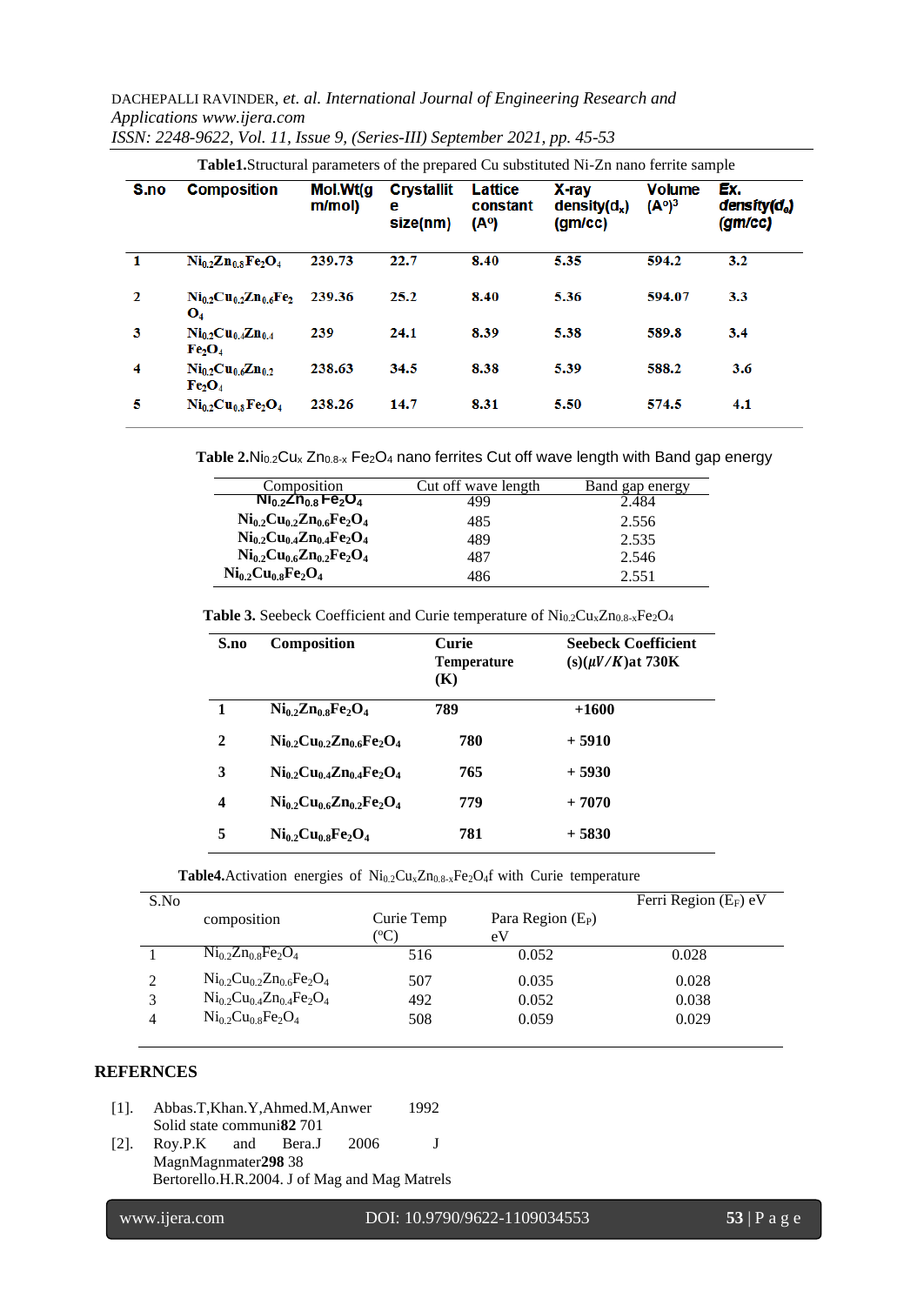- [3]. Thang.P.D,Riginders.Gand.Blank.D.H 2005. [14]. Suryawanshi .SS , Deshpand.V ,Sawant.SR JMagnMagn mate**r296** 251 1999 J Mater Chem Phy**59** 199.
- [4]. lelis.M.F.F, Porto.A.O, goncalvers.C.M and [15]. Cumbale.R.C, Sheikah.P.A, camble .S.S and
- [5]. Kumar .M.K, Singh.P.K, Kishan.P, kumar.N, Compounds**478** 599. Rao S.L.N, Singh.P.K, and Srivathsava.S.L [16]. Raghasudha.M,
- [6]. Dias.A, and Moreira.R.L 1999 Mat Letters
- [7]. JacoboS.E, Duhalde.S and New York, **.** Bertorello.H.R.2004. J of Mag and Mag Matrels Vol **272** 2253
- [8]. Shenoy.S.D,Joy.P.A and Anantharaman.M.R,2004 J of MagnMagn mater**269** 2217.
- [9]. Morrison.S.A, Cahill.C.L, CarpenterE.E,E.Calvin.S, Swaminnathon.R,.McHenry.M.E and Harris

- [10]. Sun.J, Li.J, Sun.G and Qu.W, vol 2002<br>28.855.
- Alam.M.I, Materials science and Engg.B NanostructChem**5** 77**.**
- Cabanillas.E.D,2007. Physics B,Vol**398**241. Chemistry**2**, 192
- [13]. Upadhya.C, Mishra.D, Verma.H.C, Anand.S [24]. Shabasy-EI,1999 Journal of Magnetism and and Das.R.P 2003 J of mag Mag Magnetic Materials 172, 188. mater**260**,188.
- 
- Fabris.J.D 2004 J MagnMagn mater**278**, 263 Kolekar .Y.D 2009 J Alloys and
- 1998 J.Appli Physics, **63** 3780 Ravinder.D, Veerasomaiah.P, 2014. J. Alloys<br>Dias.A. and Moreira.R.L 1999 Mat Letters Comp. **604**, 276
- **39** 69 [17]. Coey.J.M.D, John Wiley and Sons,1996
	- [18]. Singh,S.C, Jauhar, Kumar.V, Singh.J, Singha.S 2015 Mat. Chem. Phys**. 156,** 188.
	- [19]. Pan.L.K, Sun.C.Q, Tay.B.K, Chen.T.P,2002 Phys.Chem.B**106** 11725.
	- [20]. Suryawanshi SS, Deshpand.V,Sawant.SR 1999. J Mater Chem Phy**59** 199.
	- [21]. Ravi Kumar.D, Abraham Lincoln.Ch, Ravinder.D, Syed Ismail Ahmad Applied

VG 2004 J of Applied physics, **l95**6392. physics A (IF 1.810) Pub Date: **2020-08-17,**

- **28**,855. [22]. Aravind.G ,Raghasudha.M ,Ravinder.D , [11]. Verma.A,Goel.T.C,Mendiratta.R.G and Abdul Gaffoor And Nathanial.V 2015. J
- 1999) [23]. Sridhar.R, Ravinder.D, Kumar.K.V 2012.<br> **1999 60156. Example 1999 6016.** Advances in Materials Physics [12]. Lopez.G.P, Psilvetti.S, Urreta.S.E and Advances in Materials Physics and
	-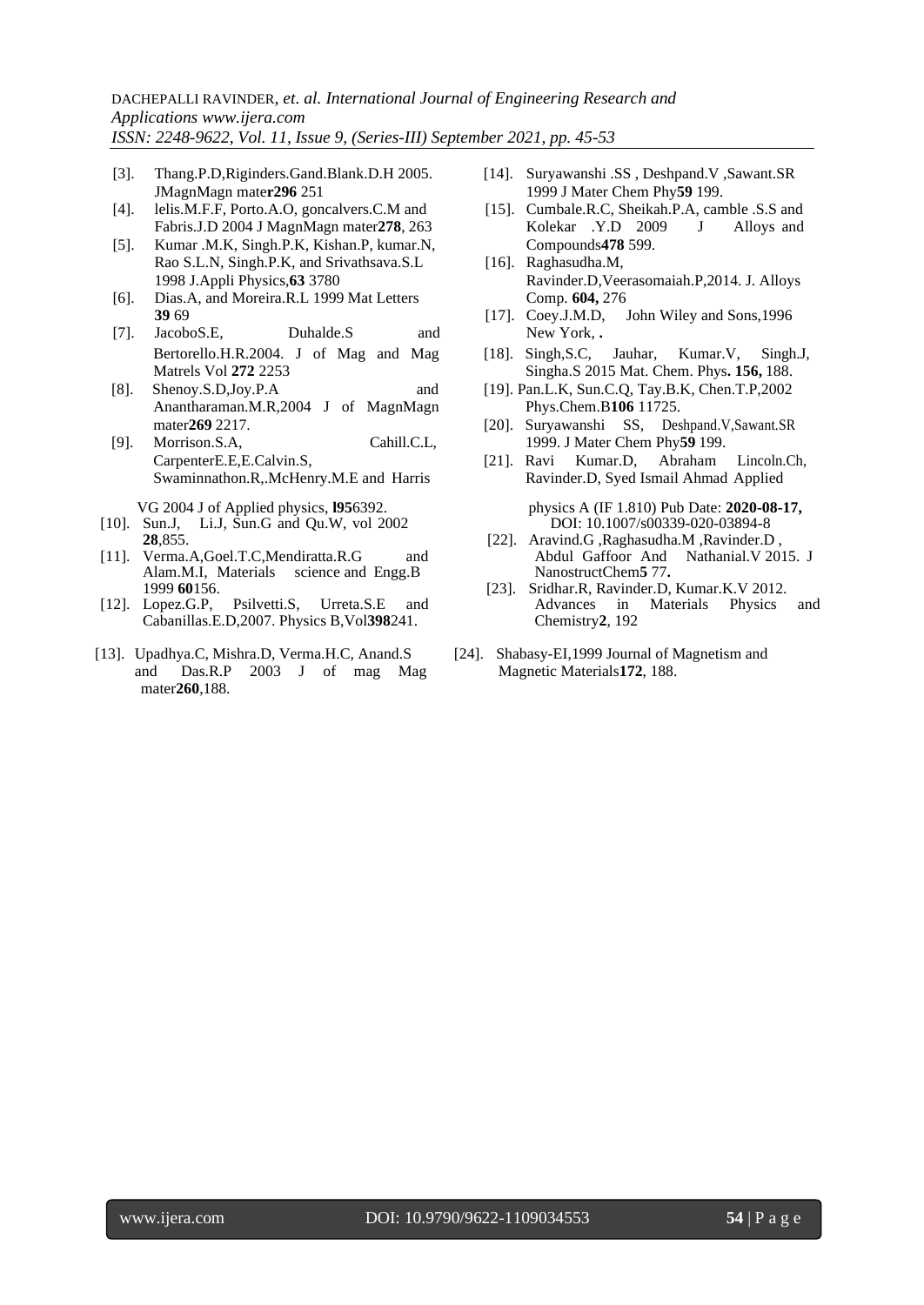[www.ijera.com](http://www.ijera.com/) DOI: 10.9790/9622-1109034553 **55** | P a g e